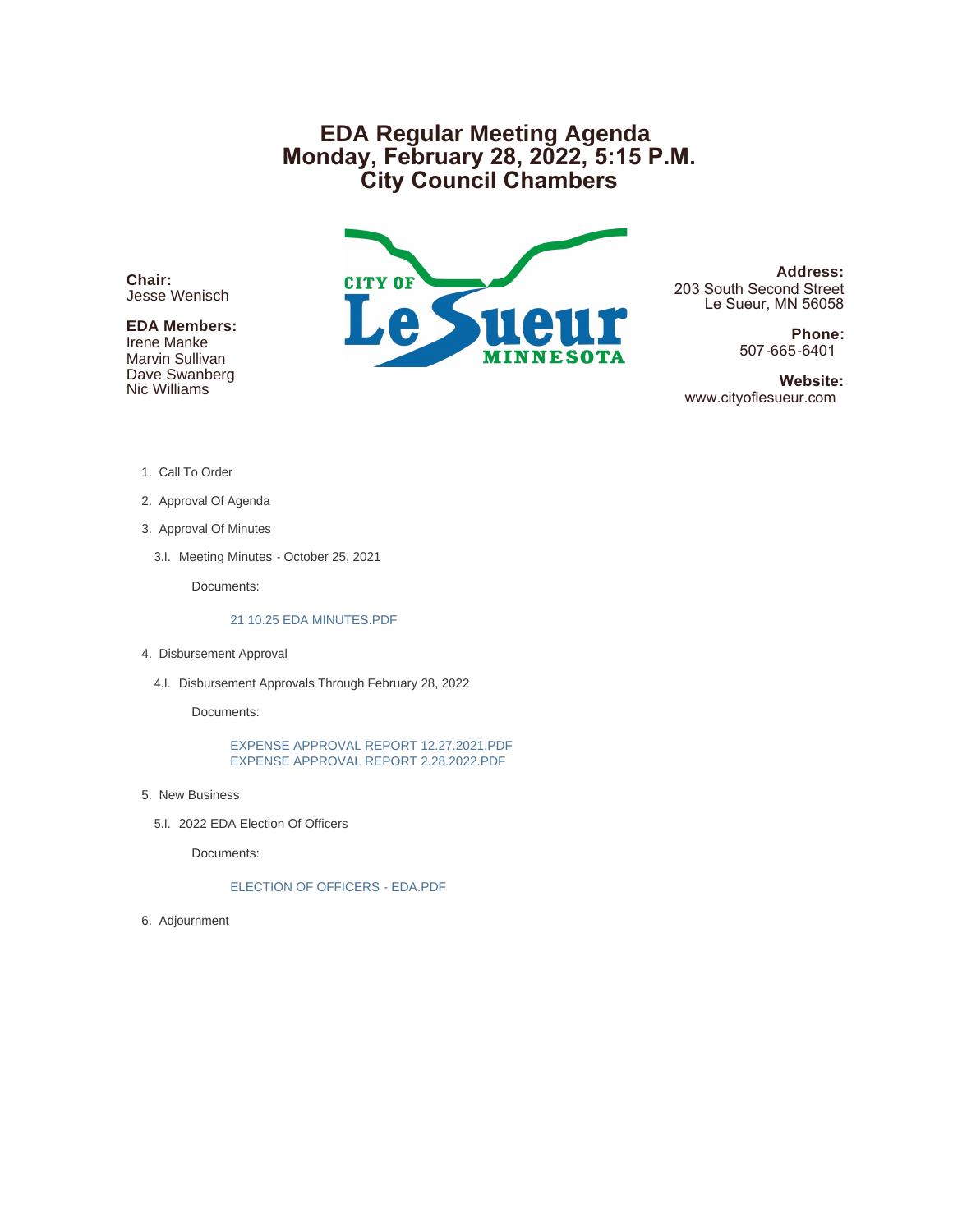

A regular meeting of the Economic Development Authority (EDA) was held on Monday, October 25, 2021, at 5:15 p.m. with the following EDA Members present; Jesse Wenisch, Melissa Meger, Marvin Sullivan, Dave Swanberg, and Irene Manke. Members Absent: Jackie Fahey.

### **Item 2. Approval of Agenda**

**Motion** by Member Sullivan, seconded by Member Swanberg, to approve the agenda as written. Members Voting in favor: Wenisch, Meger, Sullivan, Swanberg, and Manke. Members Voting no: None. Motion carried.

### **Item 3. Approval of Minutes – September 27, 2021**

**Motion** by Member Manke, seconded by Member Sullivan, approving the minutes of the September 27, 2021. Members Voting in favor: Wenisch, Meger, Sullivan, Swanberg, and Manke. Members Voting no: None. Motion carried.

### **Item 4.I. Disbursement Approvals Through October 25, 2021**

**Motion** by Member Sullivan, seconded by Member Meger, approving the bills of October 25, 2021. Members Voting in favor: Wenisch, Meger, Sullivan, Swanberg, and Manke. Members Voting no: None. Motion carried.

#### **Item 5.I. Maven Coffee House RLF Application**

Representatives from Maven Coffee House applied for a revolving loan fund loan in the amount of \$50,000. EDA officials reviewed the application and discussed support for the project.

**Motion** by Member Sullivan, seconded by Member Swanberg, approving the revolving loan fund request from Maven Coffee House, LLC, for a total of \$50,000 with a five-year term at 3% interest. Members Voting in favor: Wenisch, Meger, Sullivan, Swanberg, and Manke. Members Voting no: None. Motion carried.

#### **Item 6. Adjournment**

.

**Motion** by Member Swanberg, seconded by Member Meger to adjourn the meeting. Members Voting in favor: Wenisch, Meger, Sullivan, Swanberg, and Manke. Members Voting no: None. Motion carried.

Respectfully submitted,

Jasper Kruggel, EDA Acting Executive Director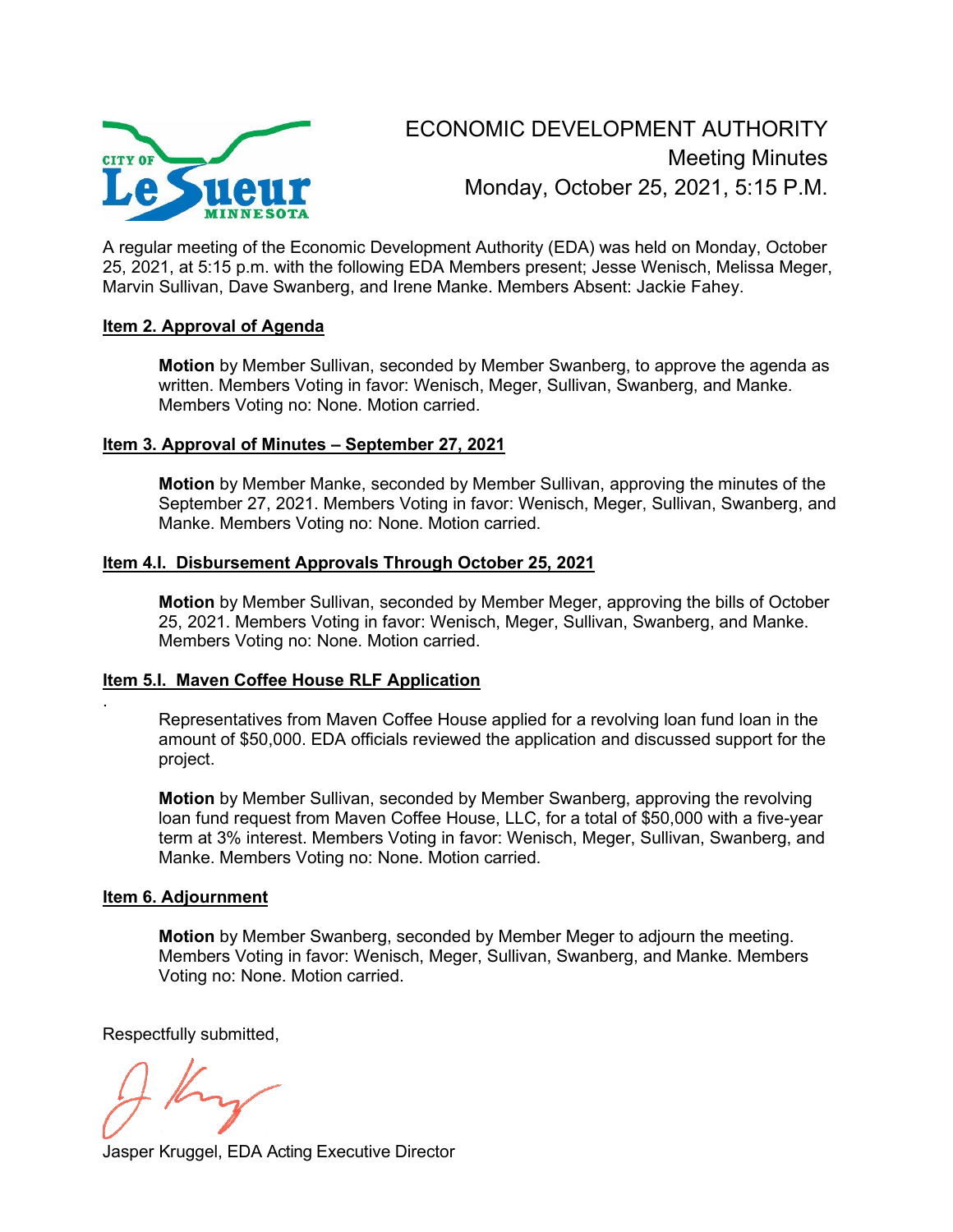# **EDA Approval Report for December 27, 2021**



City of Le Sueur, MN

#### Post Dates 11/23/2021 - 12/27/2021

| <b>Account Number</b>            | <b>Vendor Name</b>                              | <b>Description (Item)</b>                                          | <b>Payable Number</b> | <b>Account Number</b>                                 | Amount     |
|----------------------------------|-------------------------------------------------|--------------------------------------------------------------------|-----------------------|-------------------------------------------------------|------------|
| Fund: 380 - EDA GENERAL FUND     |                                                 |                                                                    |                       |                                                       |            |
|                                  | Department: 46500 - ECONOMIC DEVELOPMENT ASSIST |                                                                    |                       |                                                       |            |
| 380-46500-458                    | <b>MAVEN</b>                                    | MAVEN PAYMENT APPLICATION EDA.APP.1                                |                       | 380-46500-458                                         | 4,399.00   |
| 380-46500-458                    | LE SUEUR EYECARE CENTER                         | LE SUEUR EYECARE CENTER - RL LSEYE.RLF.PAYAPP4                     |                       | 380-46500-458                                         | 126,647.55 |
| 380-46500-458                    | ANDERSON & SKUBITZ, PLLC                        | FACADE PROGRAM PAY APP #1RLF.PAYAPP.1                              |                       | 380-46500-458                                         | 5,000.00   |
|                                  |                                                 |                                                                    |                       | Department 46500 - ECONOMIC DEVELOPMENT ASSIST Total: | 136,046.55 |
|                                  |                                                 |                                                                    |                       | Fund 380 - EDA GENERAL FUND Total:                    | 136,046.55 |
| Fund: 398 - TIF DISTRICT #18     |                                                 |                                                                    |                       |                                                       |            |
| Department: 47000 - DEBT SERVICE |                                                 |                                                                    |                       |                                                       |            |
| 398-47000-430                    | <b>BIMEDA</b>                                   | 2ND HALF 2021 TIF - BIMEDA                                         | INV0011442            | 398-47000-430                                         | 1,679.01   |
| 398-47000-733                    | <b>CITY OF LE SUEUR</b>                         | 1ST HALF 2021 TIF ADMIN - BI INV0011440                            |                       | 398-47000-733                                         | 88.37      |
| 398-47000-733                    | <b>CITY OF LE SUEUR</b>                         | 2ND HALF 2021 TIF ADMIN - BI INV0011441                            |                       | 398-47000-733                                         | 88.37      |
|                                  |                                                 |                                                                    |                       | Department 47000 - DEBT SERVICE Total:                | 1,855.75   |
|                                  |                                                 |                                                                    |                       | Fund 398 - TIF DISTRICT #18 Total:                    | 1.855.75   |
| Fund: 399 - TIF DISTRICT #19     |                                                 |                                                                    |                       |                                                       |            |
| Department: 47000 - DEBT SERVICE |                                                 |                                                                    |                       |                                                       |            |
| 399-47000-430                    |                                                 | OAK TERRACE SENIOR HOUSING 2ND HALF 2021 TIF - OAK TERR INV0011443 |                       | 399-47000-430                                         | 28,457.16  |
| 399-47000-733                    | <b>CITY OF LE SUEUR</b>                         | 1ST HALF 2021 TIF ADMIN - OAKINV0011438                            |                       | 399-47000-733                                         | 1,497.75   |
| 399-47000-733                    | <b>CITY OF LE SUEUR</b>                         | 2ND HALF 2021 TIF ADMIN - OA INV0011439                            |                       | 399-47000-733                                         | 1,497.75   |
|                                  |                                                 |                                                                    |                       | Department 47000 - DEBT SERVICE Total:                | 31,452.66  |
|                                  |                                                 |                                                                    |                       | Fund 399 - TIF DISTRICT #19 Total:                    | 31,452.66  |
|                                  |                                                 |                                                                    |                       | <b>Grand Total:</b>                                   | 169,354.96 |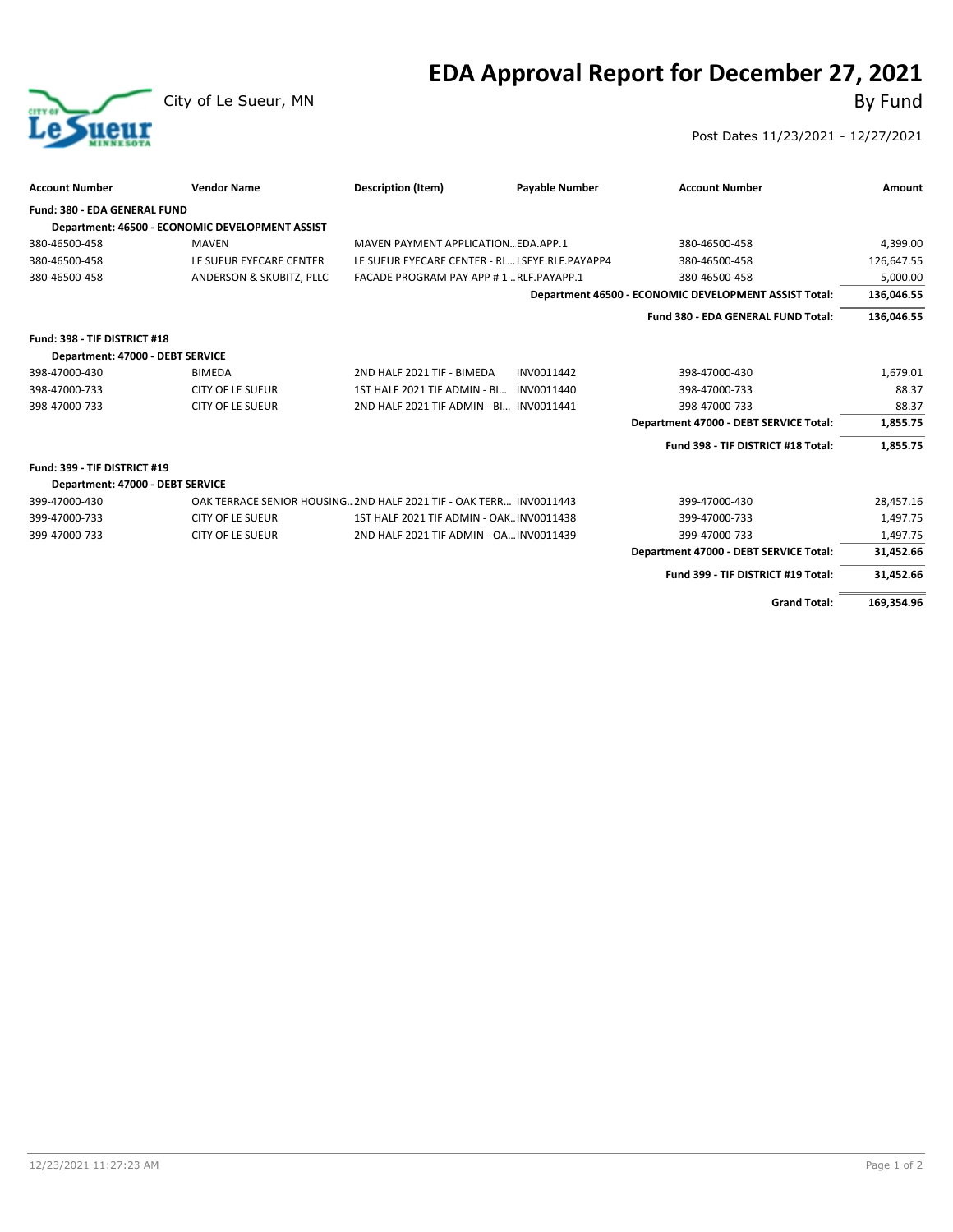# **Report Summary**

|                            | <b>Fund Summary</b>            |                       |
|----------------------------|--------------------------------|-----------------------|
| Fund                       |                                | <b>Payment Amount</b> |
| 380 - EDA GENERAL FUND     |                                | 136,046.55            |
| 398 - TIF DISTRICT #18     |                                | 1,855.75              |
| 399 - TIF DISTRICT #19     |                                | 31,452.66             |
|                            | <b>Grand Total:</b>            | 169,354.96            |
|                            | <b>Account Summary</b>         |                       |
| <b>Account Number</b>      | <b>Account Name</b>            | <b>Payment Amount</b> |
| 380-46500-458              | <b>LOAN DISBURSEMENT</b>       | 136,046.55            |
| 398-47000-430              | PAY-AS-YOU-GO REIMBU           | 1,679.01              |
| 398-47000-733              | <b>TRANSFER TO GENERAL F</b>   | 176.74                |
| 399-47000-430              | PAY-AS-YOU-GO REIMBU           | 28,457.16             |
| 399-47000-733              | <b>TRANSFER TO GENERAL F</b>   | 2,995.50              |
|                            | <b>Grand Total:</b>            | 169,354.96            |
|                            | <b>Project Account Summary</b> |                       |
| <b>Project Account Key</b> |                                | <b>Payment Amount</b> |
| **None**                   |                                | 169,354.96            |
|                            | <b>Grand Total:</b>            | 169,354.96            |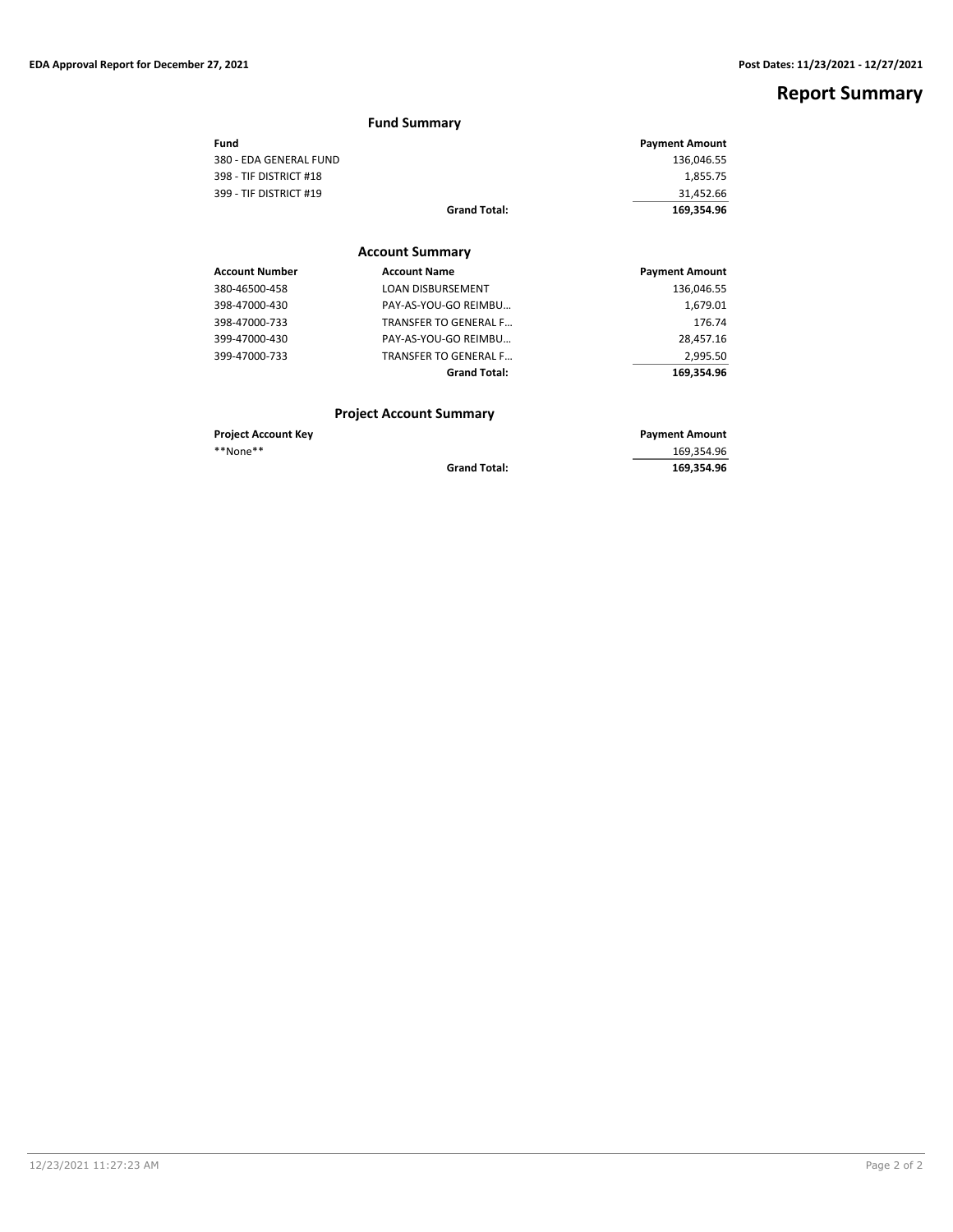# **EDA Approval Report for February 28, 2022**<br>By Fund



Post Dates 1/25/2022 - 2/28/2022

| <b>Account Number</b>        | <b>Vendor Name</b>                              | Description (Item)                             | <b>Payable Number</b> | <b>Account Number</b>                                 | Amount    |
|------------------------------|-------------------------------------------------|------------------------------------------------|-----------------------|-------------------------------------------------------|-----------|
| Fund: 380 - EDA GENERAL FUND |                                                 |                                                |                       |                                                       |           |
|                              | Department: 46500 - ECONOMIC DEVELOPMENT ASSIST |                                                |                       |                                                       |           |
| 380-46500-458                | LUKE'S LLC                                      | EDA FACADE LOAN - PAY APP # 1 EDA.FACADE.LUKES |                       | 380-46500-458                                         | 10,000.00 |
| 380-46500-458                | MAVEN                                           | REVOLVING LOAN FUND - PAY  MAVEN.RLF.2         |                       | 380-46500-458                                         | 8.865.00  |
| 380-46500-458                | MAVEN                                           | REVOLVING LOAN FUND - PAY  MAVEN.RLF.3         |                       | 380-46500-458                                         | 4.696.00  |
| 380-46500-458                | <b>MAVEN</b>                                    | REVOLVING LOAN FUND - PAY  MAVEN.RLF.4         |                       | 380-46500-458                                         | 8.407.00  |
| 380-46500-458                | <b>MAVEN</b>                                    | REVOLVING LOAN FUND - PAY  MAVEN.RLF.5         |                       | 380-46500-458                                         | 15,816.00 |
|                              |                                                 |                                                |                       | Department 46500 - ECONOMIC DEVELOPMENT ASSIST Total: | 47,784.00 |
|                              |                                                 |                                                |                       | Fund 380 - EDA GENERAL FUND Total:                    | 47.784.00 |
|                              |                                                 |                                                |                       | <b>Grand Total:</b>                                   | 47.784.00 |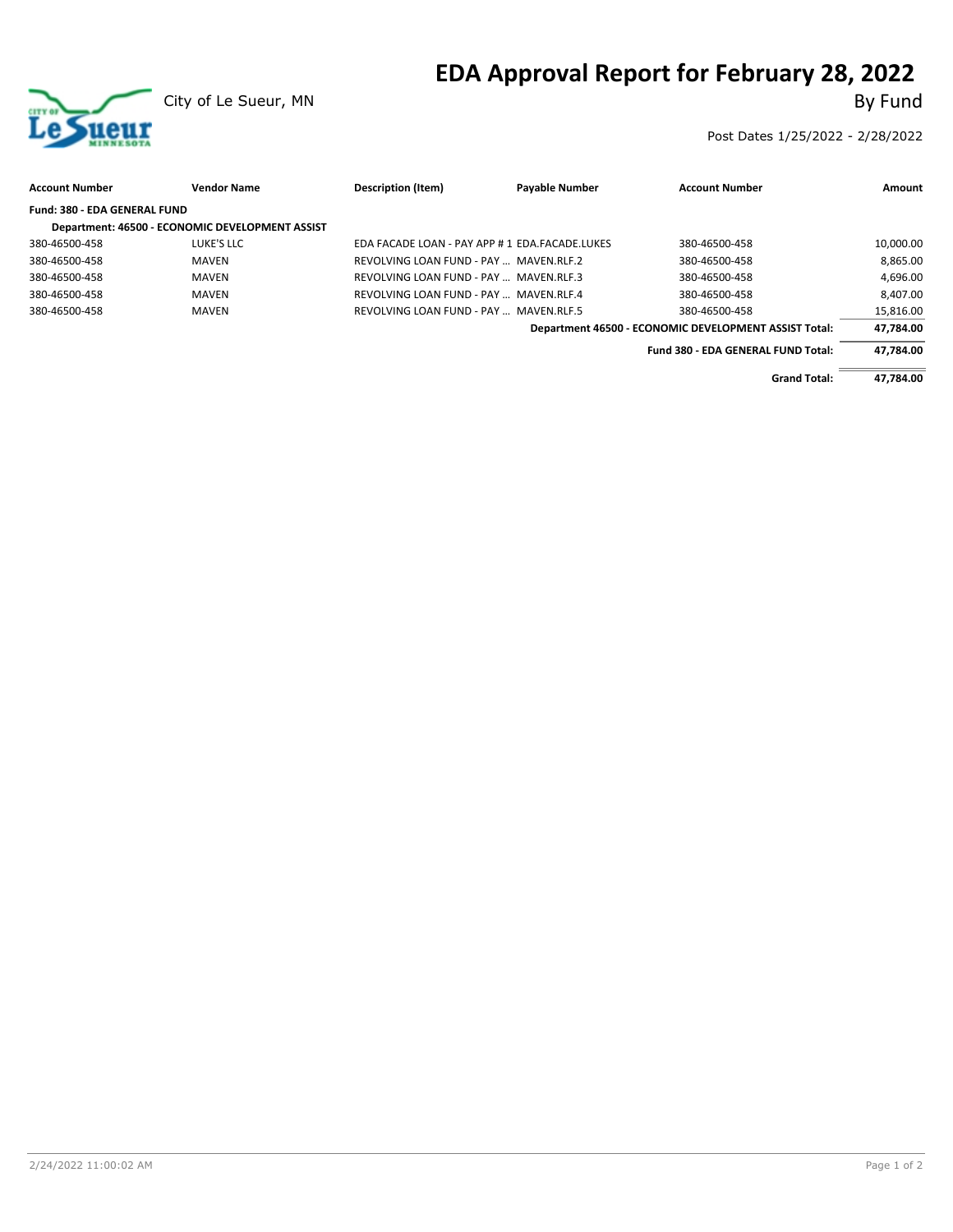# **Report Summary**

|                            | <b>Fund Summary</b>            |                       |
|----------------------------|--------------------------------|-----------------------|
| Fund                       |                                | <b>Payment Amount</b> |
| 380 - EDA GENERAL FUND     | 47,784.00                      |                       |
|                            | <b>Grand Total:</b>            | 47,784.00             |
|                            | <b>Account Summary</b>         |                       |
| <b>Account Number</b>      | <b>Account Name</b>            | <b>Payment Amount</b> |
| 380-46500-458              | <b>LOAN DISBURSEMENT</b>       | 47,784.00             |
|                            | <b>Grand Total:</b>            | 47,784.00             |
|                            | <b>Project Account Summary</b> |                       |
| <b>Project Account Key</b> |                                | <b>Payment Amount</b> |
| **None**                   |                                | 47,784.00             |
|                            | <b>Grand Total:</b>            | 47,784.00             |